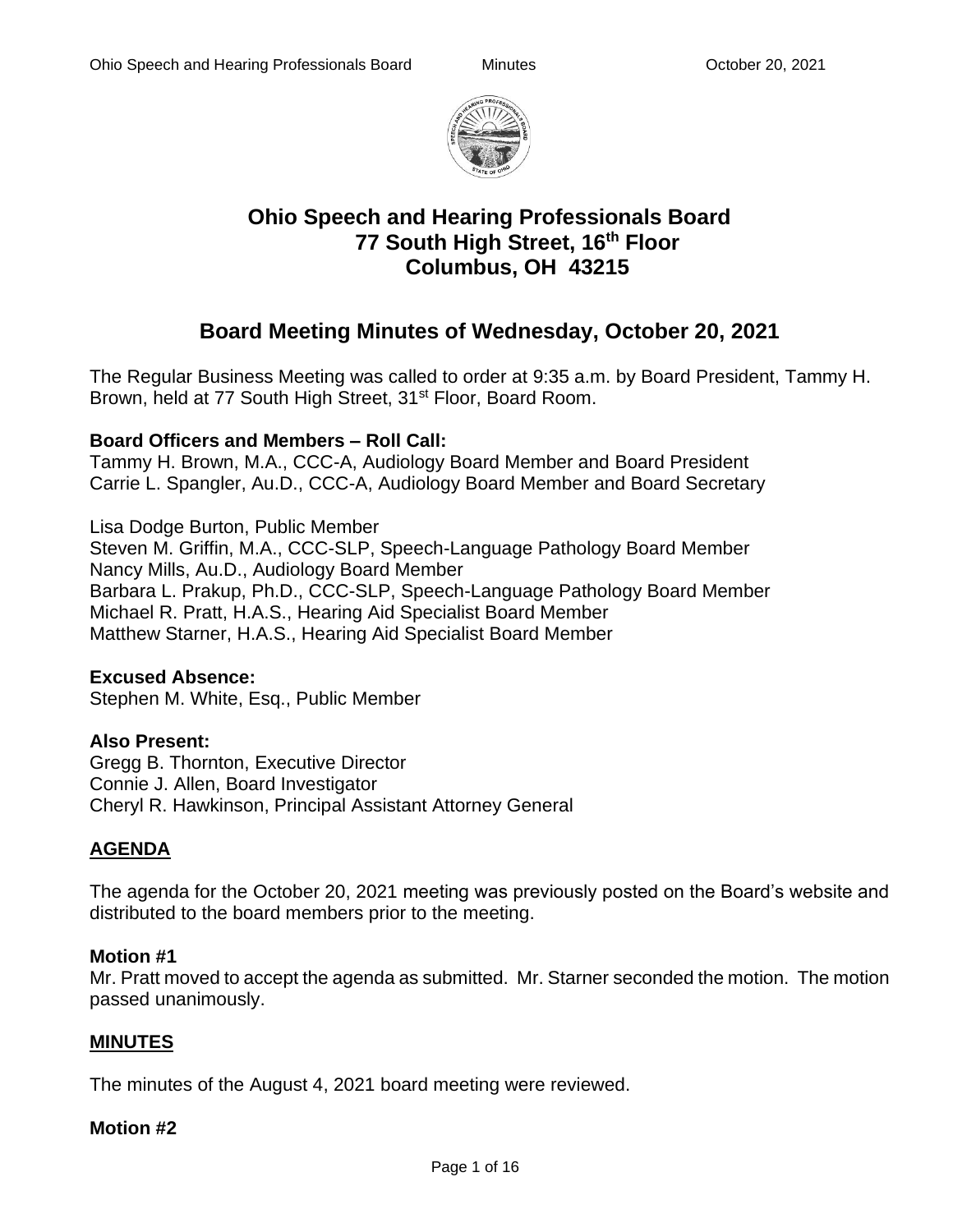Dr. Mills moved to accept the minutes of the August 4, 2021 board meeting. Ms. Burton seconded the motion. The motion passed unanimously.

#### **BOARD PRESIDENT'S COMMENTS**

Ms. Brown welcomed everyone to the meeting. She thanked everyone for their continued support of the COVID-19 protocols being followed during the in-person meeting. She thanked Mr. Thornton and the staff for their continued teamwork with the Board's operations.

## **EXECUTIVE DIRECTOR'S REPORT**

Mr. Thornton submitted a written report of significant activities occurring since the last Board meeting. He provided updates regarding:

- Significant meetings, presentations, and events
- Legislative and media contacts
- Year-to-date revenue and expenditures for FY2022
- Significant legislation
- COVID-19 updates
- ASLP-IC Interstate Compact
- **EXECUTE:** State Audit for FY 2020-2021
- Continuing education audits
- Occupational Licensure Board Review

## **ASSISTANT ATTORNEY GENERAL'S REPORT**

There were no legal updates from Principal Assistant Attorney General Cheryl Hawkinson.

#### **INVESTIGATIONS**

#### **EXECUTIVE SESSION**

#### **Motion #3**

Mr. Starner moved to enter Executive Session for the purpose of discussing investigation of charges or complaints against a licensee, regulated individual, or an applicant for the purpose of disciplinary action pursuant to R.C. §121.22 (G)(1), and which requires that such matters be kept confidential under R.C. §121.22(G)(5). Dr. Spangler seconded the motion, which passed by roll call vote as follows: Ms. Burton: Yes; Mr. Griffin: Yes; Dr. Mills: Yes; Dr. Prakup: Yes; Mr. Pratt: Yes; Dr. Spangler: Yes; Mr. Starner: Yes; Mr. White: Excused Absence; and Ms. Brown: Yes

The Board went into Executive Session at 9:55 a.m. and invited Board staff to remain in attendance. The Board also invited the Assistant Attorney General to remain in attendance.

The Board returned to Public Session at 9:59 a.m.

#### **B. Board Actions**

New Cases – 1

**CO2021-13313**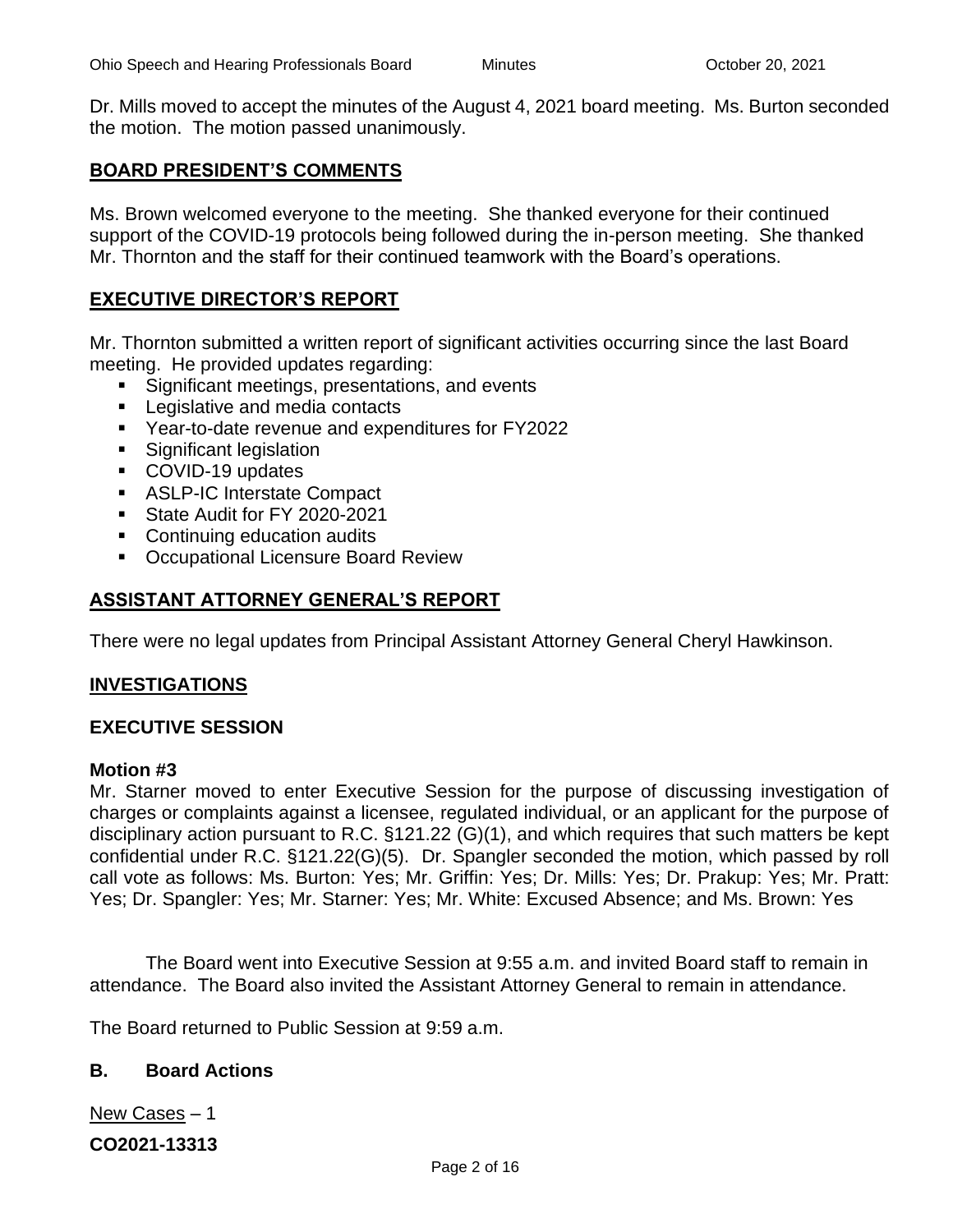This case involves a speech-language pathologist (SLP) who renewed late (after the July 1, 2021 extension deadline) and practiced under an expired license for more than fifteen days. Services were not billed. The licensee completed the required continuing education (CE) hours for the 2019-20 biennium. Their SLP license was issued July 2012. This is their first offense. Accordingly, the Investigative Review Group (IRG) recommends offering a Consent Agreement (Consent) for violation of Ohio Revised Code (ORC) Section 4753.02 and 4753.09 license renewal; Ohio Administrative Code (OAC) Section 4753.10 (I) unprofessional and (M) violating this chapter or any lawful order. The terms of the Consent would be as follows:

- Reprimand.
- Payment of the late fee.
- Passing of the Boards' jurisprudence examination due 90 days of receipt of the examination.
- Complete 2 additional continuing education hours, in the area of ethics, due 60 days from the effective date of the Consent.

#### **Motion #4**

Ms. Burton moved to accept the Investigative Review Group's recommendation in case **CO2021- 13313.** Dr. Spangler seconded the motion. Dr. Prakup abstained. The motion passed unanimously.

#### Previously Heard Cases – 2

#### **CO2021-12266**

This case involves a conditionally licensed SLP who practiced as an SLP after completing their Supervised Professional Experience (SPE) without supervision and having never turned in their SPE Report and Contacts Log (Log). They obtained conditional SLP licensure July 2019. At its August 4, 2021 meeting, the Board agreed with IRG's recommendation to offer a Consent.

The licensee agreed to the following terms and conditions *(listed below for your review)* and signed the Consent:

- *Reprimand.*
- *Complete two continuing education (CE) hours in the area of ethics.*
	- o *Proof of the two hours shall be submitted to the Board office 60 days from the date the Board approves the Consent.*
- *Successfully complete and pass the Board's jurisprudence examination within 90 days of receiving the examination.*

Accordingly, the IRG recommends the Board approve the signed Consent and close the case after compliance is monitored.

#### **Motion #5**

Dr. Mills moved to accept the Investigative Review Group's recommendation in case **CO2021- 12266.** Mr. Starner seconded the motion. Mr. Pratt abstained. The motion passed unanimously.

#### **CO2021-11544**

This case involves a SLP who did not report to the board their December 17, 2019 OVI conviction within thirty days of the conviction. They obtained SLP licensure June 2018.

At its August 4, 2021 meeting, the Board agreed with IRG's recommendation to offer a nonreportable Consent. The licensee agreed to the following terms and conditions *(listed below for your review)* and signed the non-reportable Consent:

• *Complete an additional two CE hours in the area of ethics.*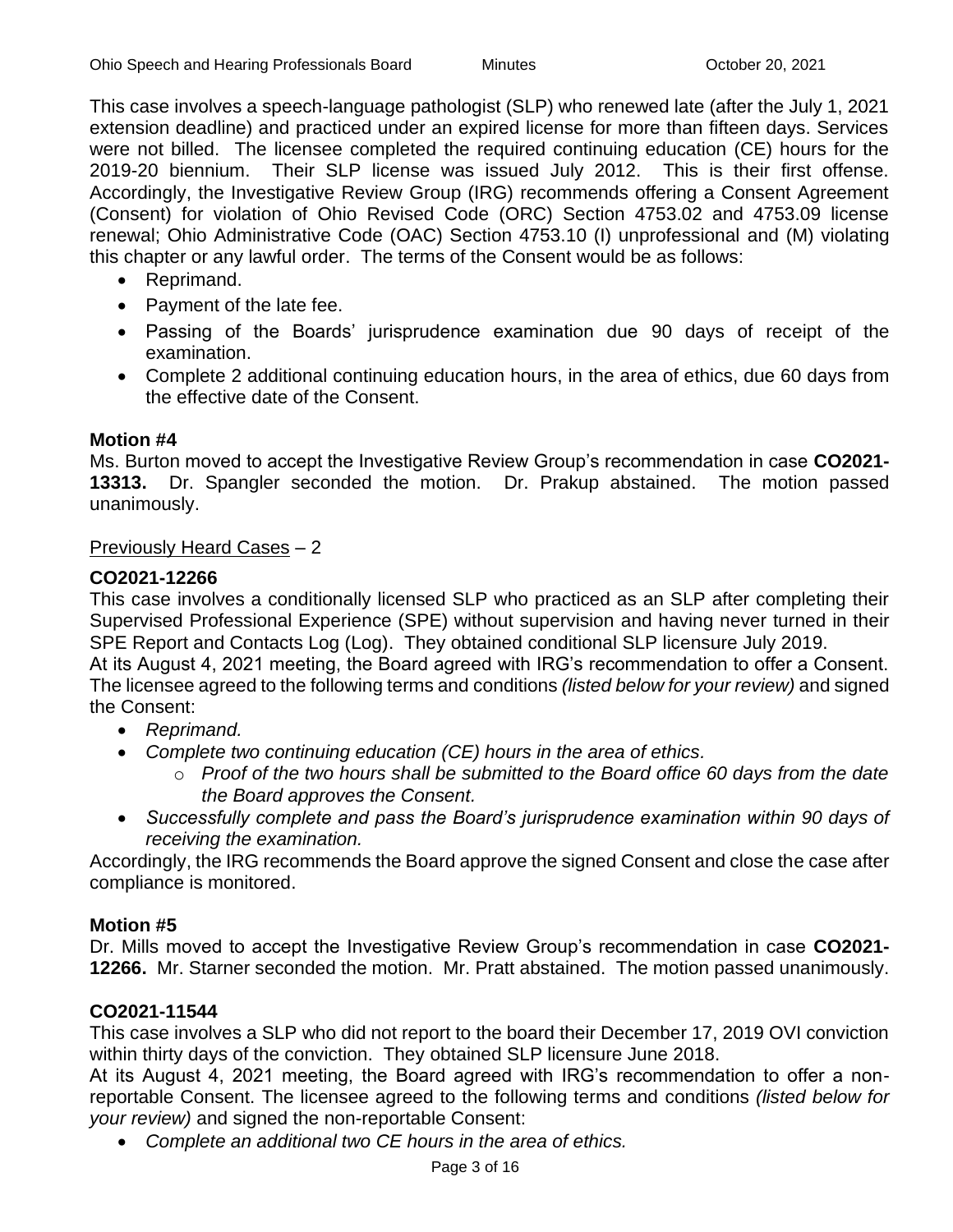- o *Proof of the additional two hours shall be submitted to the Board office 60 days from the date the Board approves the Consent.*
- o *The two additional hours of CE shall not be applied towards the 20 hours required for the current licensure biennium, for renewal.*
- *Successfully complete and pass the Board's jurisprudence examination within 90 days of receiving the examination.*

Accordingly, the IRG recommends the Board approve the signed non-reportable Consent and close the case after compliance is monitored.

#### **Motion #6**

Mr. Griffin moved to accept the Investigative Review Group's recommendation in case **CO2021- 11544.** Ms. Burton seconded the motion. Mr. Pratt abstained. The motion passed unanimously.

#### **C. Investigative Report – Ms. Allen**

| OPENED Investigations since the last Board Meeting 8/4/2021  | 44 |
|--------------------------------------------------------------|----|
| CLOSED Investigations since the last Board Meeting 8/4/2021  |    |
| <b>Current Open Investigations</b>                           | 62 |
| Current Open Cases - Due to Monitoring Consent Agreement(s)  |    |
| Current Open Cases – Due to Monitoring Adjudication Order(s) |    |
| Of Current Investigations - Consumer Complaints              |    |
| Of Current Investigations - Referral Complaints              | 57 |

#### **Of the Investigations currently open, the Investigative Categories are listed below:**

| <b>Application Requirements Not Met</b>                |                   |
|--------------------------------------------------------|-------------------|
| <b>Billing Fraud</b>                                   |                   |
| Continuing Education Violation and/or Self Report      | 27                |
| Conviction                                             |                   |
| <b>False or Misleading Advertisement</b>               |                   |
| <b>Falsified/Misleading Application</b>                |                   |
| Illegal, Incompetent, or Habitually Negligent Practice |                   |
| <b>Impaired Practice</b>                               |                   |
| <b>Misrepresentation of Credentials</b>                | $\mathbf{\Omega}$ |
| <b>Practicing Under Expired/Inactive License</b>       | 14                |
| <b>Renewal Issue</b>                                   | 4                 |
| <b>Supervised Professional Experience Violations</b>   |                   |
| <b>Unlicensed Practice</b>                             |                   |
| Unprofessional/Unethical Conduct                       | 13                |

## **Sub-Categories – Unprofessional/Unethical Conduct**

| Documented Unrendered Services                               |   |
|--------------------------------------------------------------|---|
| Hearing Aid sale via mail & claim FDA Registered however not |   |
| <b>SPE Supervisor Responsibilities</b>                       |   |
| Student harm by staff                                        |   |
| <b>Terminated as Network Provider</b>                        |   |
| <b>Terminated Employment</b>                                 | 5 |
| Transcript late                                              |   |
| VA benefits cancelled                                        |   |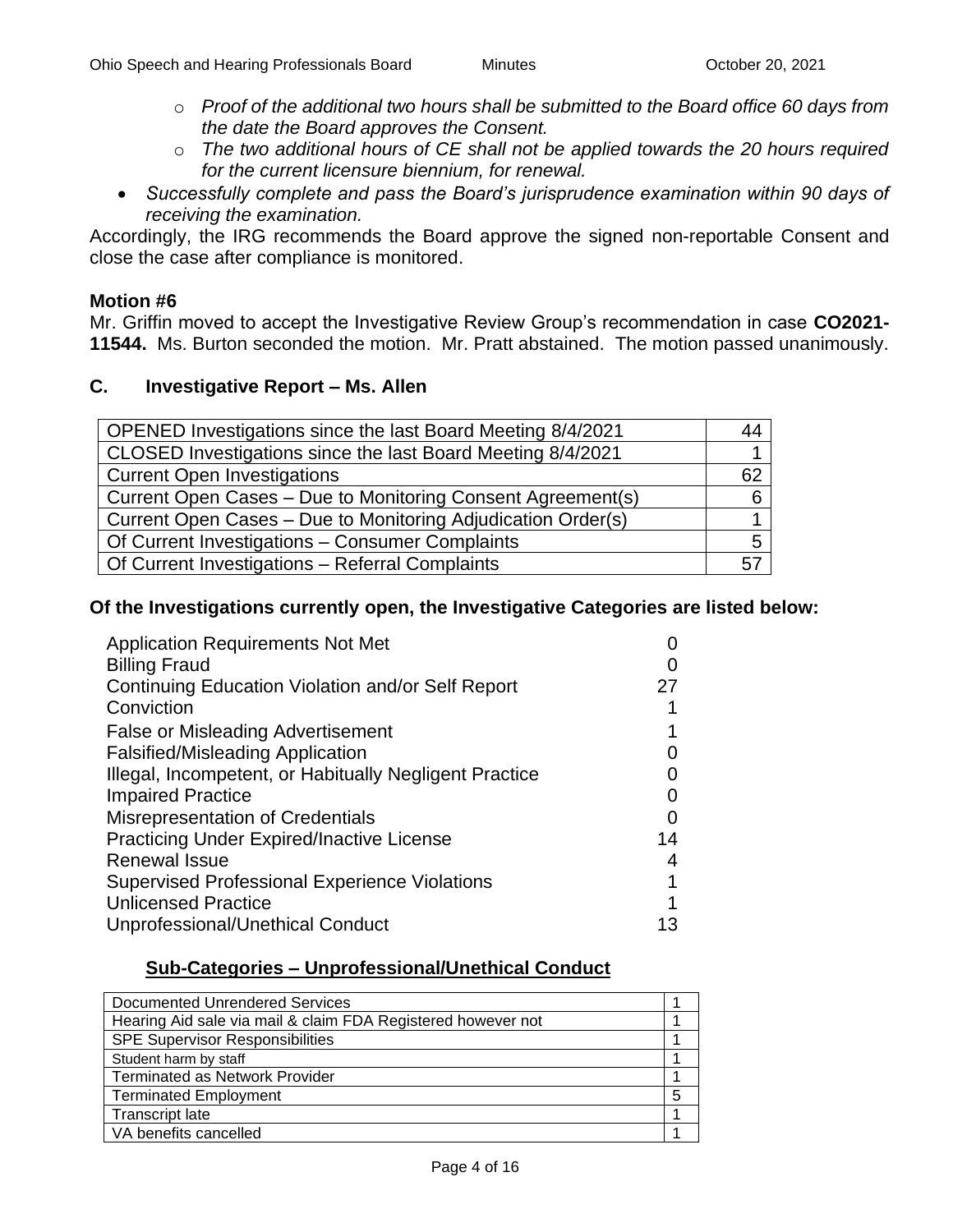Yelled at patient 1 and 1 and 1 and 1 and 1 and 1 and 1 and 1 and 1 and 1 and 1 and 1 and 1 and 1 and 1 and 1 and 1 and 1 and 1 and 1 and 1 and 1 and 1 and 1 and 1 and 1 and 1 and 1 and 1 and 1 and 1 and 1 and 1 and 1 and

**Updates Since the last meeting** – Cases or Other Information Previously Heard by the Board; Other Enforcement Activities and/or Outcome of some of the closed cases:

 $\bullet$  Educational Letters  $-5$ 

#### **Hearings**

Currently there are no hearings scheduled for 2021.

## **Continuing Education (CE)**

Extension Requests – Beyond the H.B. 404 July 1, 2021 renewal extension deadline:

The Board considered a written request from Brooke Steiner, SP.10781 for an extension of time to complete her continuing education hours for the 2019-2020 practice period.

#### **Speech-Language Pathologist – Brooke Steiner, SP.10781**

- License issued April 2013; Renewed late on July 16, 2021 (paid the late renewal fee); Extension request received August 17, 2021 regarding 18 missing hours of the 20 hours required; 2 hours of CE related to ethics were completed during the 2019- 20 practice period; this is the licensee's first CE audit; she is not currently practicing.
- 18.5 hours have since been completed.
- The licensee's extension request received via email explaining her extenuating circumstances was provided to the Board for review.

#### **Motion #7**

Mr. Griffin moved to grant Brooke Steiner's CE extension request. Dr. Mills seconded the motion. The motion passed unanimously.

#### Prior Extension Request Update  $-2$

Ms. Allen updated the Board on the status of two continuing education extension requests considered at their last meeting on August 4, 2021.

• Shaina Leb, SP.07296

The Board approved a thirty-day extension of time for Ms. Leb to complete 6 additional hours. Her initial request regarded completion of 4 hours; however, 6 additional hours were needed, which included 1 hour related to ethics. She completed and reported the additional hours timely to CE Broker.

• Paige Raines, SP.12976

The Board denied Ms. Raines' extension request and informed her to cease practice until she completed the required hours. Her initial request regarded completion of 20 hours; however, only 11 hours were needed, which included 2 hours related to ethics. She completed and reported the hours timely to CE Broker. The licensee paid a late renewal failed audit fee of \$120.00 due to her answering "yes" on her license renewal application that she completed or would have completed the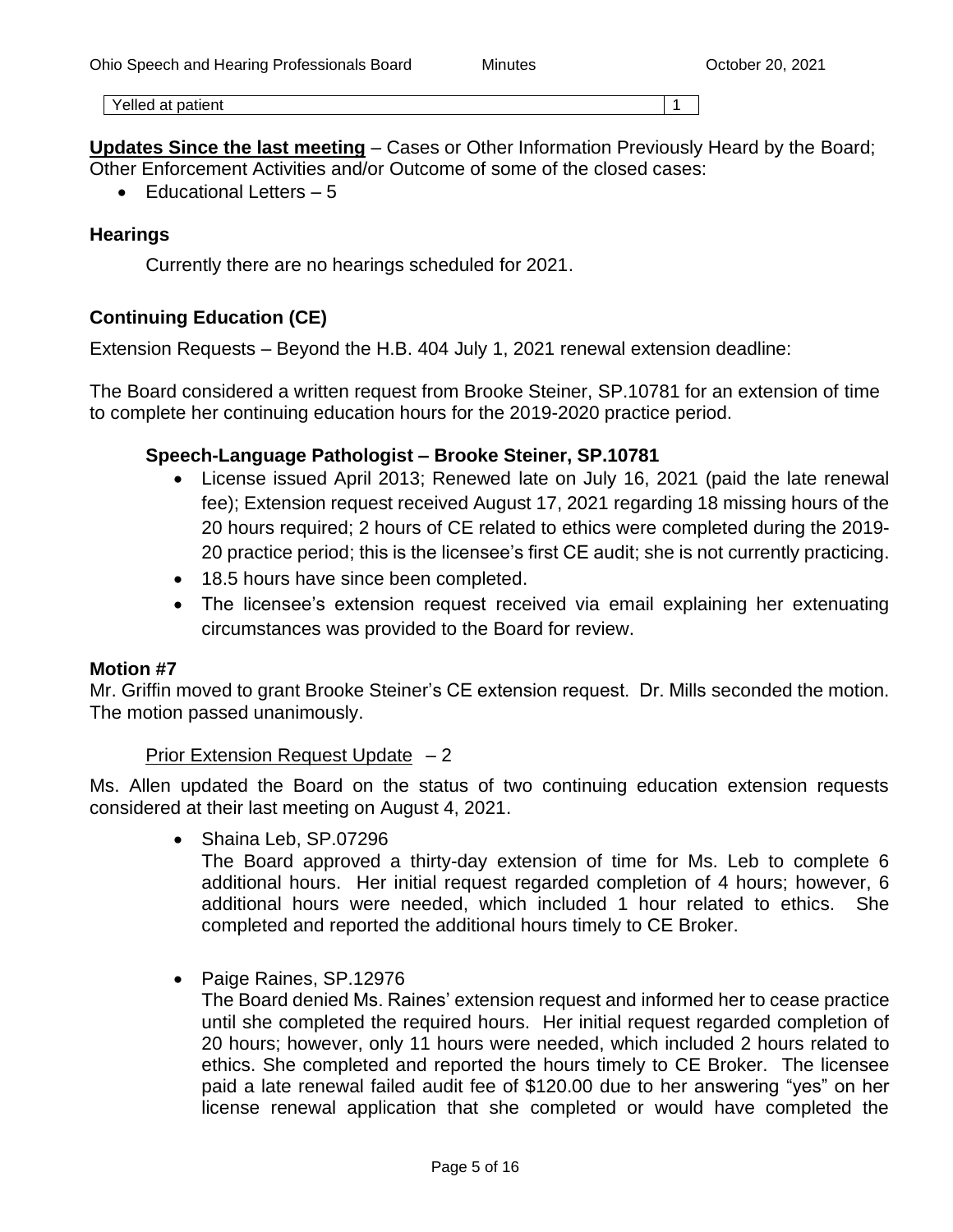required continuing education hours by the license renewal deadline, which was July 1, 2021 due to H.B. 404.

Ms. Allen noted that make-up hours for any extension request are applied towards the 2019-20 biennium and are not applicable towards the current biennium for license renewal.

#### 2019-20 CE Audit

Ms. Allen reported that the CE Audits began in August 2021. Ten percent of audiologists, speechlanguage pathologists and hearing aid fitters, with an active license status, were randomly selected for audit of their 2019-20 CE hours. A total of 460 licensees will be audited. Forty percent of audits have been reviewed to completeness. The professional board member audits are also complete, as required under the Board's rule continuing education, refer to Ohio Administrative Code section 4747-1-11(H)(2) and 4753-4-01(E)(2).

## **Disciplinary Investigations Statistics for 2021 To Date**

Disciplinary Investigative Actions Taken

| 5. |
|----|
|    |
| 6  |
|    |
|    |
|    |

#### Category of Disciplinary Investigative Actions Taken To Date

| <b>Application Requirements Not Met</b>               |   |
|-------------------------------------------------------|---|
| <b>Billing Fraud</b>                                  |   |
| <b>Continuing Education Violation</b>                 |   |
| Conviction - Disqualifying Offense                    | 0 |
| <b>False or Misleading Advertisement</b>              |   |
| <b>Falsified/Misleading Application</b>               | 0 |
| Illegal, Incompetent or Habitually Negligent Practice |   |
| <b>Impaired Practice</b>                              | 0 |
| <b>Misrepresentation of Credentials</b>               | 0 |
| Other                                                 | O |
| <b>Practice Under Expired/Inactive License</b>        | O |
| <b>Renewal Issue</b>                                  |   |
| <b>Supervised Professional Experience Violations</b>  | 3 |
| <b>Unlicensed Practice</b>                            | 1 |
| Unprofessional/Unethical Conduct                      | 6 |
|                                                       |   |

## **LICENSURE APPROVAL – Carrie Spangler**

#### **A. License Review**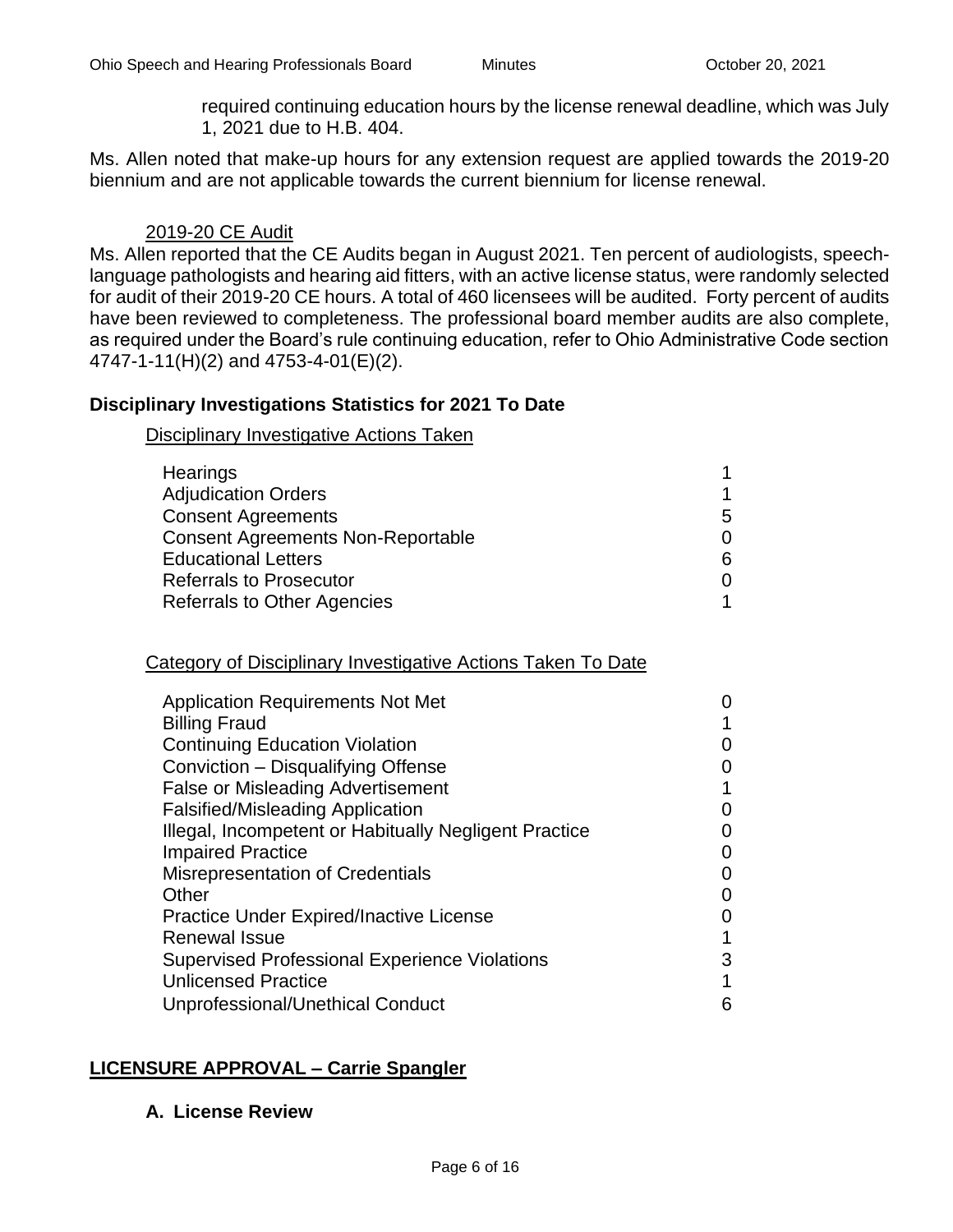## **Motion #8**

Dr. Spangler moved to ratify the Audiology, Hearing Aid Dealers, Hearing Aid Fitters, Hearing Aid Satellites, Conditional Speech-Language Pathology, Speech-Language Pathology, Aides, and Trainee Permit licenses granted by the Executive Director since the last board meeting. Mr. Starner seconded the motion. The motion passed unanimously.

| <b>License: Number</b>  | <b>Issue Date</b> | <b>Applicant Full Name</b> |
|-------------------------|-------------------|----------------------------|
| COND.20211774-SP        | 8/2/2021          | Kodie Mateer               |
| AIDE.10135-A            | 8/2/2021          | <b>Matthew G Davis</b>     |
| COND.20211775-SP        | 8/2/2021          | Mara Anne Luzader          |
| SP.14522                | 8/2/2021          | Madison Rose McGibbeny     |
| <u>SP.14521</u>         | 8/2/2021          | Shelley Elizabeth Nash     |
| SP.14524                | 8/3/2021          | Michaela S Welbaum         |
| SP.14529                | 8/3/2021          | <b>Lindsey Wachtel</b>     |
| SP.14532                | 8/3/2021          | <b>Christine Lepore</b>    |
| SP.14530                | 8/3/2021          | Pamela Rae Howell          |
| <u>SP.14528</u>         | 8/3/2021          | Melany Shaye Kohls         |
| SP.14536                | 8/3/2021          | Madison Jewel Neumann      |
| SP.14534                | 8/3/2021          | Jennifer Claire Granda     |
| SP.14531                | 8/3/2021          | Alyse Korpela              |
| <u>SP.14525</u>         | 8/3/2021          | <b>Taylor Gifford</b>      |
| <u>SP.14526</u>         | 8/3/2021          | Sarah Robbins              |
| SP.14533                | 8/3/2021          | Jonathan Weber             |
| SP.14535                | 8/3/2021          | Sophia Marie Nichols       |
| SP.14523                | 8/3/2021          | Natalie D'Amico            |
| <u>SP.14527</u>         | 8/3/2021          | Megan Rose Becka           |
| COND.20211776-SP        | 8/6/2021          | Joseph Gerard Giordullo    |
| COND.20211778-SP        | 8/6/2021          | Amanda Christine Gesouras  |
| SP.14542                | 8/6/2021          | Natalie Ann Hricik         |
| <u>SP.14539</u>         | 8/6/2021          | Rachel Katherine Cumpston  |
| <u>SP.14540</u>         | 8/6/2021          | Cheryl Bly                 |
| SP.14541                | 8/6/2021          | Caroline Zettler           |
| <u>SP.14546</u>         | 8/6/2021          | Alexia Blatnik             |
| <u>SP.14543</u>         | 8/6/2021          | <b>Holli Sottile</b>       |
| SP.14545                | 8/6/2021          | Audrey Braun               |
| SP.14538                | 8/6/2021          | Collin Kathleen McGarrett  |
| <u>SP.14544</u>         | 8/6/2021          | Drew H. Conner             |
| COND.20211777-SP        | 8/6/2021          | Nina Pukys                 |
| <u>SP.14537</u>         | 8/6/2021          | Caitlyn Corbissero         |
| <u>COND.20211782-SP</u> | 8/9/2021          | reem Alnaasan              |
| COND.20211779-SP        | 8/9/2021          | <b>Tulsi Harish Patel</b>  |
| COND.20211784-SP        | 8/9/2021          | <b>Madison Koufoudakis</b> |
| COND.20211783-SP        | 8/9/2021          | Shannon Nicole Williamson  |
| COND.20211780-SP        | 8/9/2021          | Ellyn Palmer Bernard       |
| COND.20211785-SP        | 8/9/2021          | Madison McCloskey          |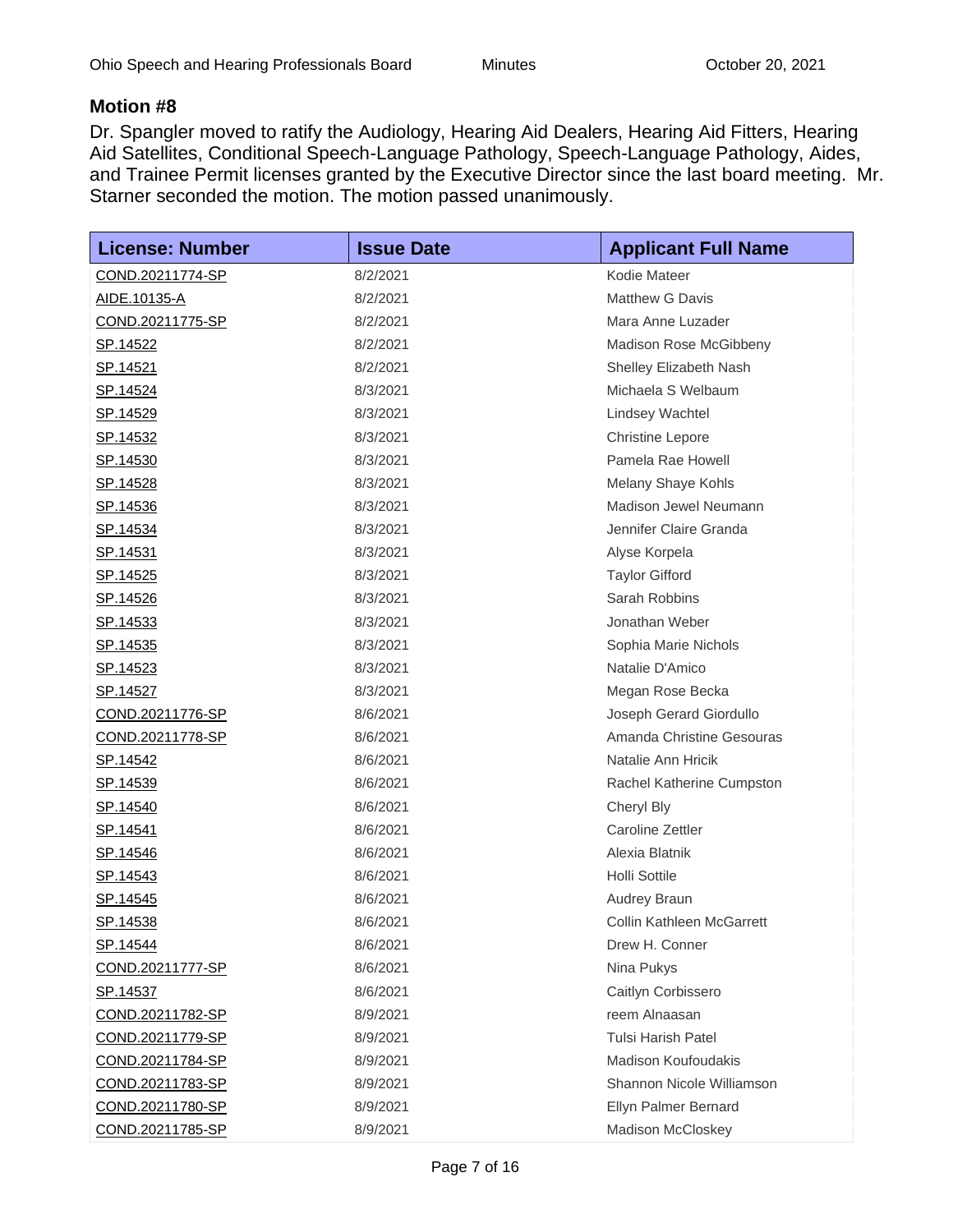| COND.20211781-SP     | 8/9/2021  | Megan LaCalameto                 |
|----------------------|-----------|----------------------------------|
| SP.14549             | 8/10/2021 | Kaitlin Bainbridge               |
| COND.20211790-SP     | 8/10/2021 | <b>Riley Sue Clark</b>           |
| HAD.00112-SAT        | 8/10/2021 | <b>Ben Hancock</b>               |
| <b>HAD.00115-SAT</b> | 8/10/2021 | <b>Ben Hancock</b>               |
| COND.20211786-SP     | 8/10/2021 | Sydney Ciganik                   |
| COND.20211793-SP     | 8/10/2021 | Courtney L Kendall               |
| COND.20211803-SP     | 8/10/2021 | Alyssa Brooke Tolley             |
| HAD.00114-SAT        | 8/10/2021 | <b>Ben Hancock</b>               |
| HAD.00117-SAT        | 8/10/2021 | <b>Ben Hancock</b>               |
| HAD.03383            | 8/10/2021 | Amy Katherine Welman             |
| COND.20211801-SP     | 8/10/2021 | Hannah Alyse Neibler             |
| COND.20211791-SP     | 8/10/2021 | McKenzie Sinclair George         |
| COND.20211789-SP     | 8/10/2021 | Allison Leigh Oh                 |
| COND.20211787-SP     | 8/10/2021 | Kelsey A McHale                  |
| COND.20211792-SP     | 8/10/2021 | Janelle Leigh McClelland         |
| COND.20211798-SP     | 8/10/2021 | Lindsay Nau                      |
| COND.20211788-SP     | 8/10/2021 | Adrianna Borst                   |
| COND.20211797-SP     | 8/10/2021 | <b>Brooke Cottengim</b>          |
| COND.20211800-SP     | 8/10/2021 | Jane Kathryn Stahl               |
| COND.20211795-SP     | 8/10/2021 | Lillian Arthur                   |
| <u>SP.14550</u>      | 8/10/2021 | Kristen Rose Clark               |
| COND.20211799-SP     | 8/10/2021 | Erica Rachel Peyton              |
| SP.14547             | 8/10/2021 | Elizabeth Schrimpf               |
| <b>HAD.00113-SAT</b> | 8/10/2021 | <b>Ben Hancock</b>               |
| SP.14548             | 8/10/2021 | Abbey Dawn Carneal               |
| COND.20211802-SP     | 8/10/2021 | Cammi Leigh Kerby                |
| COND.20211804-SP     | 8/10/2021 | Marissa Yanke                    |
| A.02333              | 8/10/2021 | Maggie Elizabeth Dewan           |
| HAD.00116-SAT        | 8/10/2021 | <b>Ben Hancock</b>               |
| COND.20211796-SP     | 8/10/2021 | <b>Taylor Ann Ducker</b>         |
| COND.20211794-SP     | 8/10/2021 | Mikayla Joyce Sievert            |
| SP.14552             | 8/11/2021 | Serena Renee Holdosh             |
| A.02334              | 8/11/2021 | Brenda M Dickman                 |
| HAD.03384            | 8/11/2021 | Dana Irene Guerrero              |
| SP.14551             | 8/11/2021 | McKenzie Taylor Kish             |
| COND.20211805-SP     | 8/12/2021 | <b>Hayley Moses</b>              |
| COND.20211807-SP     | 8/12/2021 | Ellen Wright                     |
| COND.20211806-SP     | 8/12/2021 | Cassidy Bischoff                 |
| COND.20211812-SP     | 8/13/2021 | Rachel Ann Riley                 |
| COND.20211808-SP     | 8/13/2021 | <b>Caroline Altekruse</b>        |
| COND.20211810-SP     | 8/13/2021 | <b>Blake Fishman</b>             |
| COND.20211811-SP     | 8/13/2021 | <b>Brittany Renee Fitzgerald</b> |
| COND.20211809-SP     | 8/13/2021 | Megan Marie Russo                |
| COND.20211818-SP     | 8/16/2021 | Sarah Shoeb                      |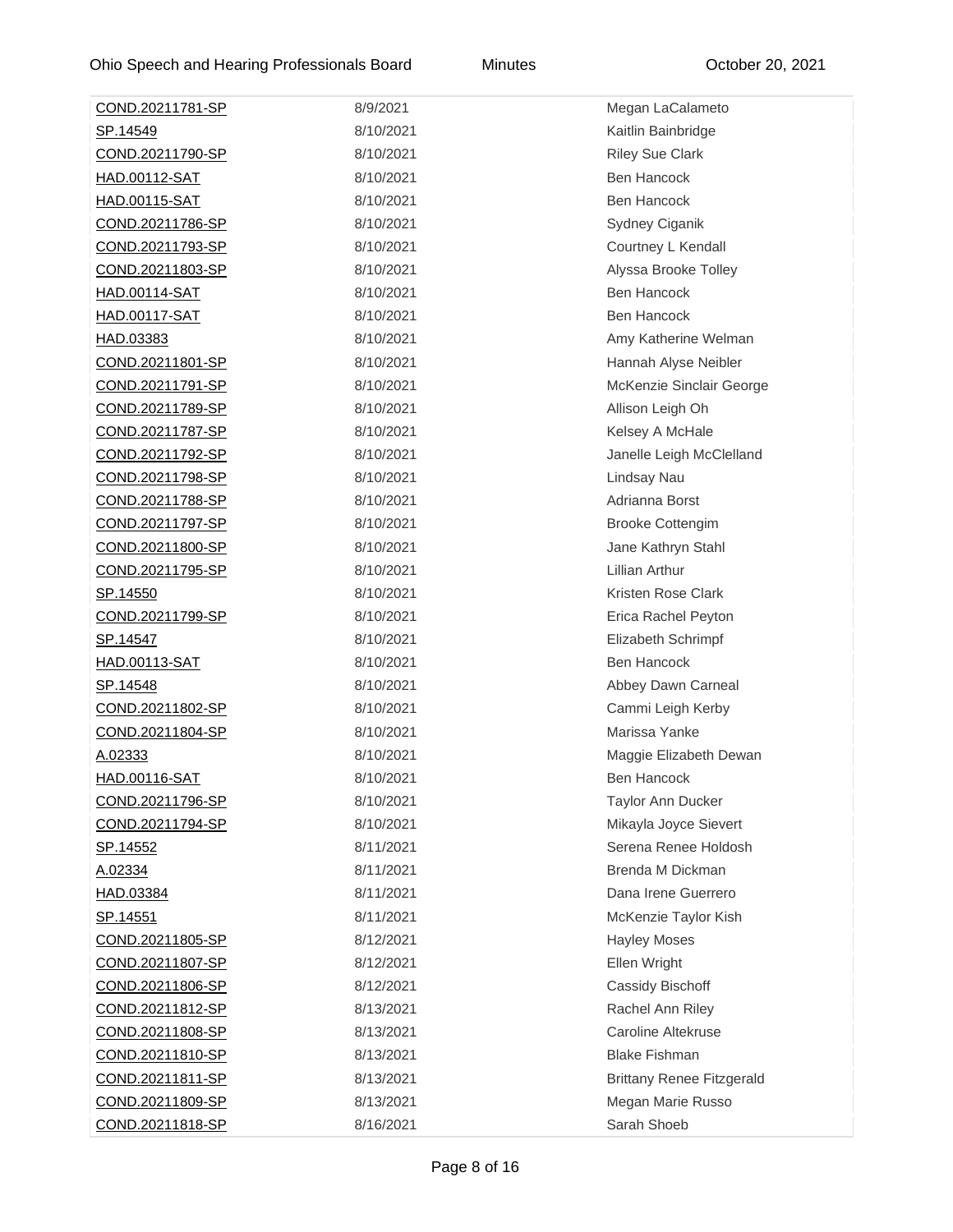| COND.20211817-SP | 8/16/2021 | Melina A Esquivel              |
|------------------|-----------|--------------------------------|
| COND.20211815-SP | 8/16/2021 | <b>Allison Shuey</b>           |
| COND.20211814-SP | 8/16/2021 | Sade Johnson                   |
| SP.14554         | 8/16/2021 | Elisheva Zaghi                 |
| SP.14556         | 8/16/2021 | Ellen Nicole Bossert           |
| COND.20211816-SP | 8/16/2021 | Shelby Baker                   |
| COND.20211813-SP | 8/16/2021 | Paige Edwards                  |
| <u>SP.14555</u>  | 8/16/2021 | Anna Kunofsky                  |
| <u>SP.14553</u>  | 8/16/2021 | <b>Brittany Elizabeth Eden</b> |
| COND.20211830-SP | 8/17/2021 | Rachel Allison Donaldson       |
| TP.11263         | 8/17/2021 | <b>Austin F Reyes</b>          |
| COND.20211823-SP | 8/17/2021 | Meghan Mauntler                |
| COND.20211829-SP | 8/17/2021 | Samantha Rose DeVore           |
| COND.20211827-SP | 8/17/2021 | Laura Clair Davanzo            |
| COND.20211824-SP | 8/17/2021 | Dayna Ober                     |
| COND.20211822-SP | 8/17/2021 | Alexis Shryock                 |
| SP.14558         | 8/17/2021 | Sarah Elizabeth Peterson       |
| SP.14559         | 8/17/2021 | Casey Wittman                  |
| SP.14618         | 8/17/2021 | Keara Steving                  |
| COND.20211825-SP | 8/17/2021 | Lauren Alyssabeth Pier         |
| COND.20211831-SP | 8/17/2021 | Kasey McMurray                 |
| COND.20211820-SP | 8/17/2021 | Kylie Shaye Russell            |
| <u>SP.14557</u>  | 8/17/2021 | Catherine M Rachek             |
| COND.20211826-SP | 8/17/2021 | Sarah Kadlubek                 |
| COND.20211821-SP | 8/17/2021 | Colin Mingyar                  |
| COND.20211828-SP | 8/17/2021 | Hannah Nicole Buell            |
| SP.14561         | 8/17/2021 | Carly Grace Nelson             |
| <u>SP.14560</u>  | 8/17/2021 | Patricia Y. Blyden             |
| A.02335          | 8/17/2021 | Anne Frances Lemieux           |
| COND.20211819-SP | 8/17/2021 | Katherine E Fike               |
| COND.20211833-SP | 8/18/2021 | Erica N Hamner                 |
| <u>SP.14565</u>  | 8/18/2021 | Dana Marie Gensel              |
| SP.14574         | 8/18/2021 | <b>Emily Sutthoff</b>          |
| TEMP.00048-SP    | 8/18/2021 | Alyssa Welch                   |
| COND.20211836-SP | 8/18/2021 | Nicola Kail Redmond            |
| <u>SP.14569</u>  | 8/18/2021 | Lauren Streb                   |
| COND.20211835-SP | 8/18/2021 | Keirstin Feinauer Johnston     |
| <u>SP.14562</u>  | 8/18/2021 | Hannah Tegel                   |
| <u>SP.14573</u>  | 8/18/2021 | <b>Shelby Strayer</b>          |
| <u>SP.14563</u>  | 8/18/2021 | Ellen Yaeger Koesterman        |
| <u>SP.14564</u>  | 8/18/2021 | Haleigh Ashton Caldwell        |
| SP.14570         | 8/18/2021 | Audrey Rose Hall               |
| <u>SP.14571</u>  | 8/18/2021 | Abigail Nicole Willis          |
| SP.14578         | 8/18/2021 | Makaela Lee Somma              |
| COND.20211838-SP | 8/18/2021 | Kristen R Summers              |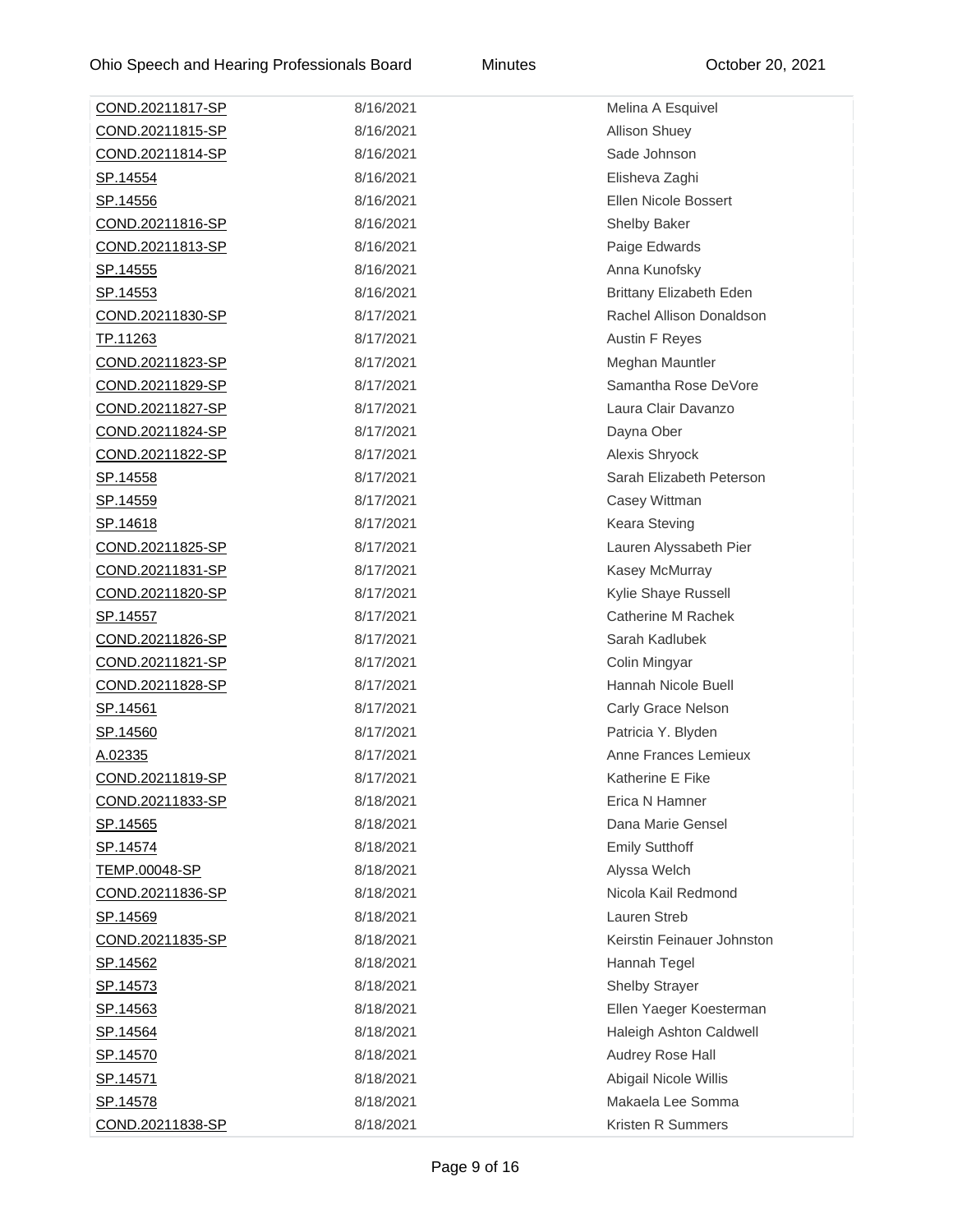| COND.20211832-SP        | 8/18/2021 | Jaisa Macale Colborn         |
|-------------------------|-----------|------------------------------|
| COND.20211837-SP        | 8/18/2021 | Katherine Anne Sanford       |
| <u>SP.14567</u>         | 8/18/2021 | Leah Renee Kovach            |
| <u>SP.14576</u>         | 8/18/2021 | Alyssa Diane Robinson        |
| COND.20211834-SP        | 8/18/2021 | Natalie Brooke Alt           |
| <u>SP.14566</u>         | 8/18/2021 | Hayley St. John              |
| SP.14572                | 8/18/2021 | <b>Elaine Godic</b>          |
| SP.14577                | 8/18/2021 | Sarah Inez James             |
| <u>SP.14568</u>         | 8/18/2021 | Makenna Mezget               |
| <u>SP.14575</u>         | 8/18/2021 | Jenessa Booher               |
| COND.20211839-SP        | 8/18/2021 | Sarah C Kincaid              |
| COND.20211843-SP        | 8/20/2021 | <b>Rachel Duffield</b>       |
| COND.20211840-SP        | 8/20/2021 | Samantha Mitchell            |
| <u>SP.14579</u>         | 8/20/2021 | Victoria Jude Villano        |
| COND.20211842-SP        | 8/20/2021 | <b>Allison Renae Ferrell</b> |
| COND.20211841-SP        | 8/20/2021 | Caroline Sheehan             |
| COND.20211845-SP        | 8/24/2021 | Kristen Alice Donnelly       |
| COND.20211844-SP        | 8/24/2021 | <b>Ellington Peirce Muse</b> |
| <u>SP.14581</u>         | 8/24/2021 | Jennifer Marie Nick          |
| SP.14582                | 8/24/2021 | Valerie Shapiro              |
| <u>SP.14580</u>         | 8/24/2021 | Andrea Beach Babington       |
| COND.20211846-SP        | 8/25/2021 | Alora Rose Contant           |
| <u>SP.14583</u>         | 8/26/2021 | Sophia Hope Floehr           |
| COND.20211866-SP        | 8/26/2021 | Megan renee Bennett          |
| HAD.00118-SAT           | 8/26/2021 | <b>Ben Hancock</b>           |
| <u>SP.14587</u>         | 8/26/2021 | Anna Momchilov               |
| COND.20211861-SP        | 8/26/2021 | <b>Lindsay Mullett</b>       |
| <u>SP.14585</u>         | 8/26/2021 | <b>Tracy Gee</b>             |
| COND.20211856-SP        | 8/26/2021 | Kendra Shehy                 |
| <u>COND.20211858-SP</u> | 8/26/2021 | Kaitlyn Perin                |
| COND.20211850-SP        | 8/26/2021 | Kayleigh Gilbow              |
| COND.20211864-SP        | 8/26/2021 | <b>Emily Shoureas</b>        |
| COND.20211863-SP        | 8/26/2021 | Kayla Noel Horning           |
| COND.20211865-SP        | 8/26/2021 | Rachel Tomilson              |
| COND.20211862-SP        | 8/26/2021 | Sarah Marie Ginn             |
| COND.20211860-SP        | 8/26/2021 | Emma Katelyn Frye            |
| SP.14640                | 8/26/2021 | Celeste Fushimi-Karns        |
| <u>SP.14584</u>         | 8/26/2021 | Carrie Lynn Childers         |
| SP.14586                | 8/26/2021 | Cheryl Anna Bodjanac         |
| COND.20211848-SP        | 8/26/2021 | Jordan Grace Brauchler       |
| COND.20211857-SP        | 8/26/2021 | Kayla Boros                  |
| COND.20211855-SP        | 8/26/2021 | Carole Nelson                |
| COND.20211851-SP        | 8/26/2021 | <b>Annmarie Ginnis</b>       |
| COND.20211849-SP        | 8/26/2021 | Zachary A Haines             |
| COND.20211859-SP        | 8/26/2021 | Margaret Shelby Smith        |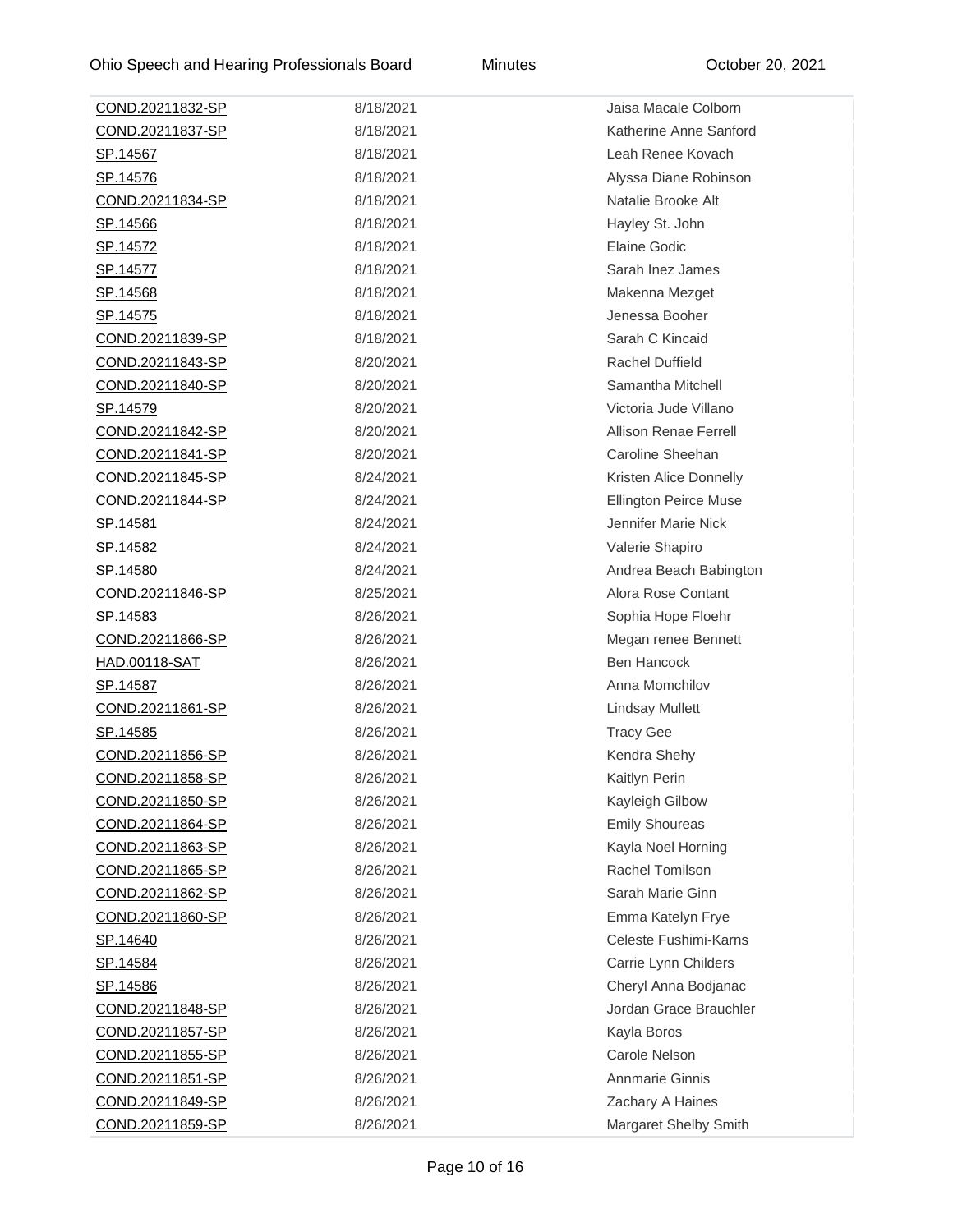| COND.20211853-SP        | 8/26/2021 | Paulina Pena Ochoa             |
|-------------------------|-----------|--------------------------------|
| COND.20211854-SP        | 8/26/2021 | Isabella Velasco               |
| COND.20211852-SP        | 8/26/2021 | Alexis L Clark                 |
| COND.20211847-SP        | 8/26/2021 | Sonovia Latoya McFall          |
| <u>SP.14589</u>         | 8/30/2021 | <b>Haley Micsak</b>            |
| <u>SP.14590</u>         | 8/30/2021 | Alyssa Janelle Tersigni        |
| <u>SP.14591</u>         | 8/30/2021 | Makayla Morgan                 |
| SP.14588                | 8/30/2021 | Anna Kathleen Woos             |
| A.02338                 | 8/31/2021 | Kyle Langfitt                  |
| SP.14592                | 8/31/2021 | Alexandra Kathleen Whaley      |
| SP.14604                | 8/31/2021 | Katherine Marie Gould          |
| <u>SP.14593</u>         | 8/31/2021 | Gabrielle Elizabeth Rase       |
| <u>SP.14600</u>         | 8/31/2021 | Jodi A. Coggins                |
| IL.03455                | 8/31/2021 | Amanda Rae Dutton              |
| <u>SP.14594</u>         | 8/31/2021 | Hannah Hilborn                 |
| <u>SP.14597</u>         | 8/31/2021 | Michelle Marie Trotta          |
| <u>SP.14599</u>         | 8/31/2021 | Morgan Marie Storaci           |
| <u>SP.14601</u>         | 8/31/2021 | <b>Christy Danielle Miller</b> |
| SP.14603                | 8/31/2021 | Morgan Moore                   |
| <u>SP.14596</u>         | 8/31/2021 | Serena Marie LeFevre Gluck     |
| <u>SP.14598</u>         | 8/31/2021 | Hannah Lynn Gyurasics          |
| <u>SP.14602</u>         | 8/31/2021 | Carly Laswell                  |
| <u>SP.14605</u>         | 8/31/2021 | Katherine M Kasunick           |
| A.02337                 | 8/31/2021 | Savanah Noelle DiPasquantonio  |
| <u>SP.14595</u>         | 8/31/2021 | <b>Caroline Kinnett</b>        |
| COND.20211868-SP        | 9/3/2021  | Erin Marie Gordon              |
| <u>SP.14610</u>         | 9/3/2021  | Mackenzie Rae Greene           |
| SP.14606                | 9/3/2021  | <b>Melody Shontz Culbert</b>   |
| A.02339                 | 9/3/2021  | Deanna Michelle Nickerson      |
| SP.14609                | 9/3/2021  | <b>Taylor Marie Dunlap</b>     |
| SP.14608                | 9/3/2021  | Meghan Moredock                |
| SP.14607                | 9/3/2021  | Ala Omar                       |
| COND.20211867-SP        | 9/3/2021  | Eden Y Yaacobi                 |
| COND.20211869-SP        | 9/3/2021  | Natalie Marie Heller           |
| COND.20211870-SP        | 9/3/2021  | Taryn D Benson                 |
| COND.20211872-SP        | 9/7/2021  | Gianna Marie Grasso            |
| AIDE.10131-A            | 9/7/2021  | Alexis Lynn Chipman            |
| AIDE.10130-A            | 9/7/2021  | Chauncey G Hilson              |
| AIDE.10129-A            | 9/7/2021  | Jessica Leigh Skinner          |
| <u>COND.20211871-SP</u> | 9/7/2021  | Gregory Zajac                  |
| COND.20211873-SP        | 9/7/2021  | Morgan Elizabeth Dirr          |
| SP.14612                | 9/8/2021  | Lauren Grace Stover            |
| SP.14611                | 9/8/2021  | Carly Skaggs Ysidron           |
| COND.20211874-SP        | 9/9/2021  | Kelly M. Buehrle               |
| A.02340                 | 9/9/2021  | Alexandra Winegar              |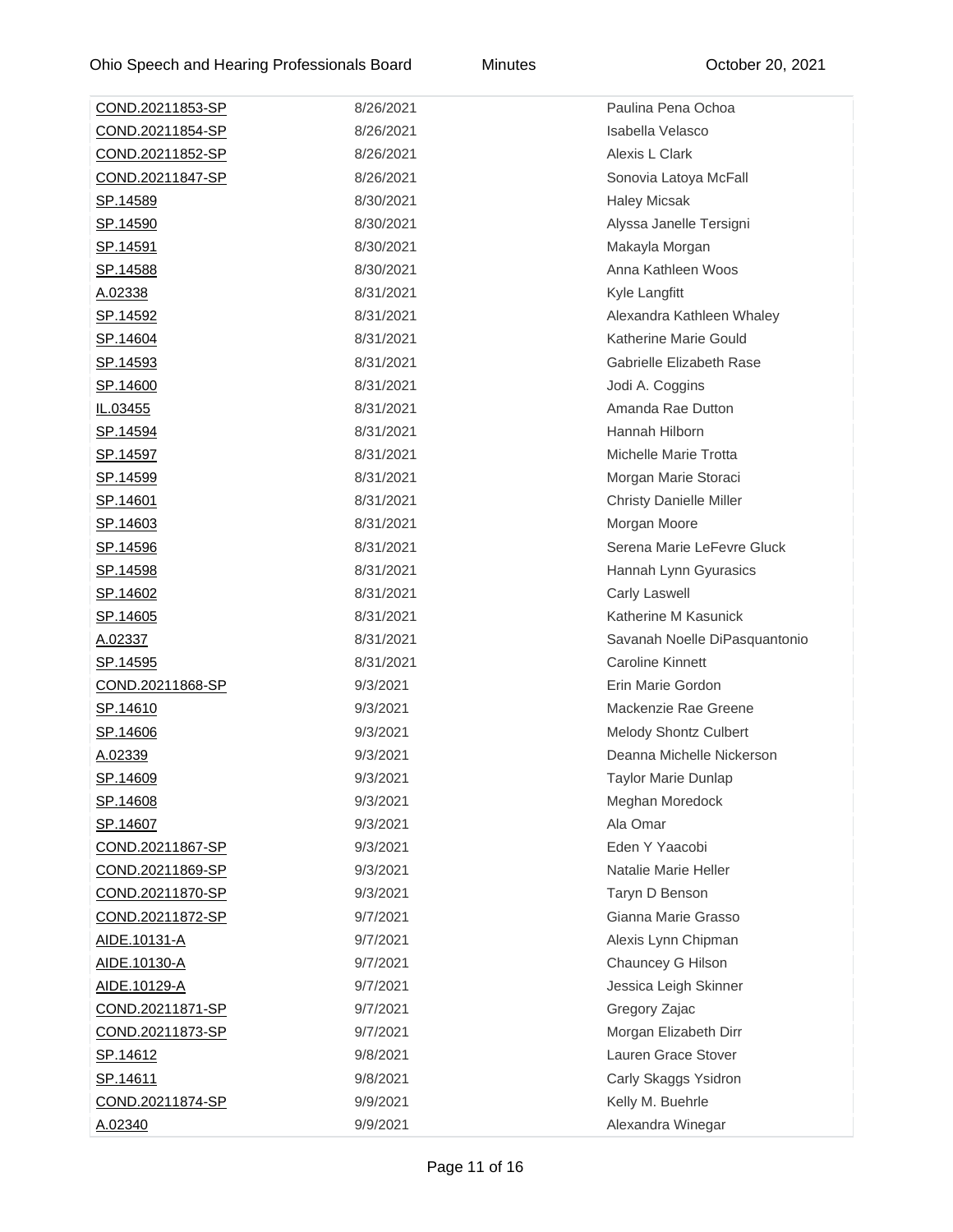| AIDE.10132-A            | 9/9/2021  | Katelyn Elizabeth Zawacki       |
|-------------------------|-----------|---------------------------------|
| SP.14621                | 9/13/2021 | Jessica Cherico                 |
| <u>SP.14622</u>         | 9/13/2021 | Marco Leon                      |
| <u>SP.14620</u>         | 9/13/2021 | Marni Cary Altman               |
| SP.14613                | 9/13/2021 | Barbra H White                  |
| <u>SP.14623</u>         | 9/13/2021 | Rebekah Renee Webster           |
| SP.14617                | 9/13/2021 | Jessica Crawford                |
| <u>SP.14615</u>         | 9/13/2021 | Sonya Kapoor                    |
| TP.11264                | 9/13/2021 | Amy Jo Buckholz                 |
| SP.14619                | 9/13/2021 | Haley Lynn Glover               |
| <u>SP.14614</u>         | 9/13/2021 | Glorimar Salinas-Machado        |
| <u>SP.14616</u>         | 9/13/2021 | <b>Christian Boles</b>          |
| <u>SP.14624</u>         | 9/14/2021 | Lesley Elizabeth Fontana        |
| COND.20211878-SP        | 9/15/2021 | <b>Brittany Fangman</b>         |
| <u>SP.14627</u>         | 9/15/2021 | <b>Tracy Ann Zimmer</b>         |
| COND.20211882-SP        | 9/15/2021 | Glenda Hopkins                  |
| <u>COND.20211879-SP</u> | 9/15/2021 | Brooke A Walpole                |
| COND.20211876-SP        | 9/15/2021 | <b>Brent Daniel Royer</b>       |
| COND.20211881-SP        | 9/15/2021 | Ava Louise Wilson               |
| <u>SP.14628</u>         | 9/15/2021 | Jessica Sunday                  |
| COND.20211875-SP        | 9/15/2021 | Jensen Nichole Sirofchuck       |
| <u>SP.14625</u>         | 9/15/2021 | Kristie Ann Flannery            |
| COND.20211877-SP        | 9/15/2021 | Kimberlyn Renee Cooper-Miller   |
| COND.20211880-SP        | 9/15/2021 | Nechama Fishbane                |
| <u>SP.14626</u>         | 9/15/2021 | <b>Caroline Hecker</b>          |
| COND.20211883-SP        | 9/16/2021 | Sarah Otteson                   |
| COND.20211884-SP        | 9/16/2021 | Gina Stefanik                   |
| SP.14629                | 9/16/2021 | Jessica Brooke Kotkin           |
| COND.20211885-SP        | 9/21/2021 | Katelyn Marie Oyler             |
| COND.20211886-SP        | 9/21/2021 | Samantha Noel Rickert           |
| <u>COND.20211887-SP</u> | 9/22/2021 | Kainon Funches                  |
| TP.11265                | 9/22/2021 | Lorenzo Enrique Calixto         |
| <b>HAD.00119-SAT</b>    | 9/22/2021 | Eric A. Mounts                  |
| COND.20211889-SP        | 9/23/2021 | Marygrace Adelle Trogdon        |
| <u>SP.14637</u>         | 9/23/2021 | Justin Arik Gripentrog          |
| <u>SP.14633</u>         | 9/23/2021 | <b>Isabella Kimerling Weiss</b> |
| TP.11266                | 9/23/2021 | Brianne Jane Wiener             |
| <u>SP.14638</u>         | 9/23/2021 | Stephanie Rose Soja             |
| SP.14631                | 9/23/2021 | Lori Ann James                  |
| <u>SP.14635</u>         | 9/23/2021 | Alyssa Jordan Knight            |
| <u>SP.14641</u>         | 9/23/2021 | Maria Ann Ridgley               |
| <u>SP.14632</u>         | 9/23/2021 | Denisa Kondi                    |
| COND.20211888-SP        | 9/23/2021 | Kristin Zachman                 |
| SP.14634                | 9/23/2021 | Ali Renae Buscher               |
| SP.14636                | 9/23/2021 | Kristina Dawn Stowers           |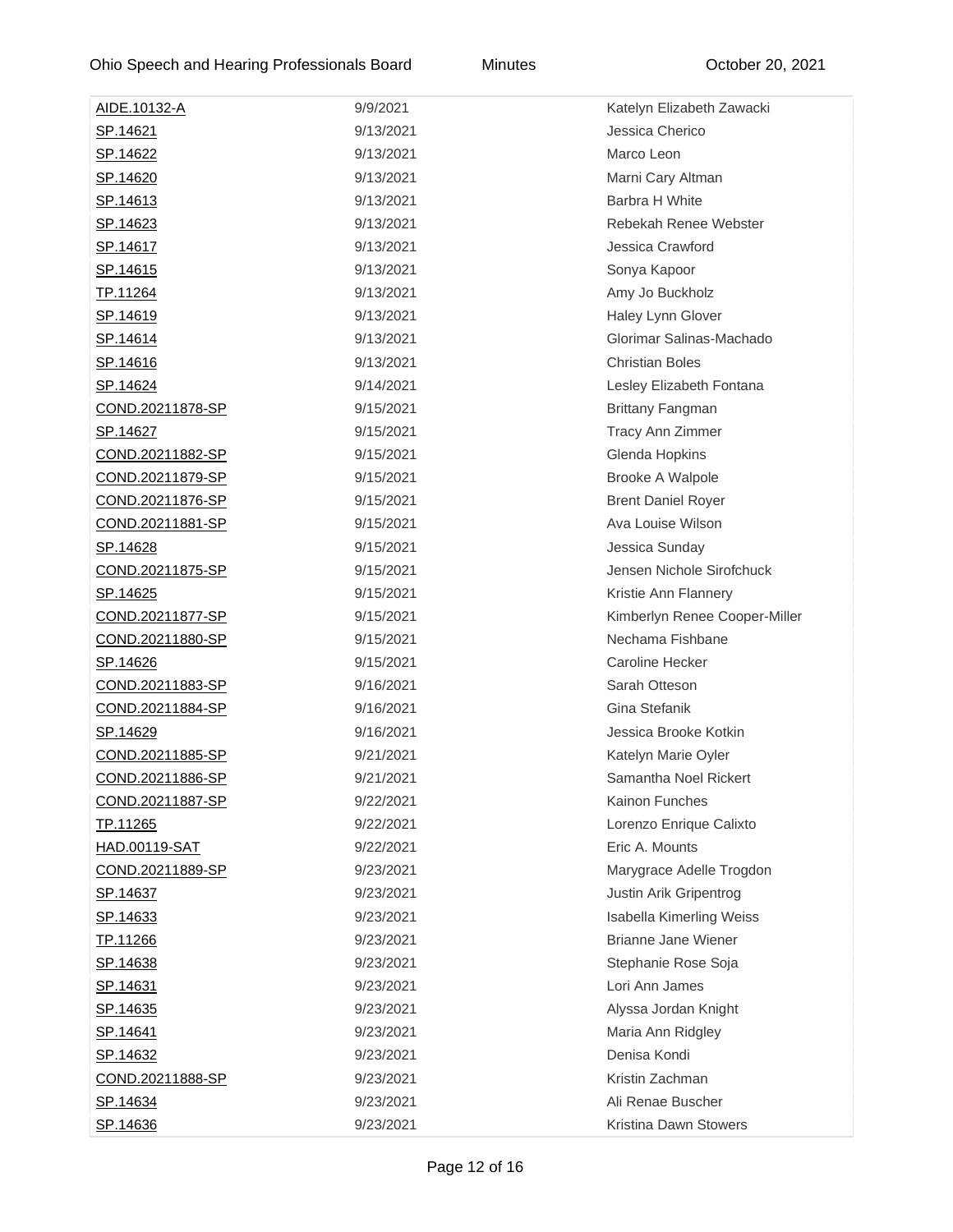| SP.14630                | 9/23/2021  | Rachel Tomilson                 |
|-------------------------|------------|---------------------------------|
| COND.20211890-SP        | 9/24/2021  | Deborah Jaspers Richardson      |
| <u>TP.11267</u>         | 9/24/2021  | Donna Dee Dante                 |
| <u>SP.14639</u>         | 9/24/2021  | <b>Alison Marie Verdes</b>      |
| HAD.03385               | 9/27/2021  | <b>Sherri Collins</b>           |
| HAD.03386               | 9/27/2021  | Lisa Ann Roy                    |
| <u>HAD.00120-SAT</u>    | 9/27/2021  | Lisa Ann Roy                    |
| SP.14642                | 9/28/2021  | Kamilah Howard                  |
| A.02341                 | 9/28/2021  | Lindsay Beth Hobbs              |
| SP.14643                | 9/28/2021  | <b>Molly Suzanne Matthews</b>   |
| <u>SP.14648</u>         | 9/28/2021  | Maggie Mae Westfall             |
| <u>TP.11268</u>         | 9/28/2021  | Gabrielle Logan Starcher        |
| <u>SP.14644</u>         | 9/28/2021  | Margaret Catherine Lehmenkuler  |
| <u>SP.14645</u>         | 9/28/2021  | Andrea Gayle Middendorf         |
| <u>SP.14646</u>         | 9/28/2021  | Logan Kevin Payton              |
| SP.14647                | 9/28/2021  | Kevin Shelden                   |
| SP.14650                | 9/29/2021  | Nancy Reyes Galan               |
| COND.20211892-SP        | 9/29/2021  | <b>Megan Curless</b>            |
| <u>SP.14649</u>         | 9/29/2021  | Jennifer A. Perdomo             |
| <u>SP.14651</u>         | 9/29/2021  | <b>Christine Marie Drockton</b> |
| COND.20211891-SP        | 9/29/2021  | Erica Lynn Hummel               |
| HAD.03387               | 9/30/2021  | Anna Christine Daggett          |
| COND.20211894-SP        | 10/4/2021  | Andrea L Back                   |
| COND.20211893-SP        | 10/4/2021  | Jenna Leach Burns               |
| <u>SP.14652</u>         | 10/4/2021  | Kendra Leigh Stich              |
| COND.20211895-SP        | 10/5/2021  | Purnima lyer                    |
| HAD.00121-SAT           | 10/5/2021  | Keavy E. McNaughton-James       |
| <u>COND.20211896-SP</u> | 10/6/2021  | Nicole Johnson                  |
| SP.14653                | 10/6/2021  | <b>Ashley Cottrill</b>          |
| <u>SP.14656</u>         | 10/12/2021 | <b>Catherine Reeder Davis</b>   |
| <u>SP.14655</u>         | 10/12/2021 | Nicholle Yanak                  |
| HAD.00122-SAT           | 10/12/2021 | Debra H Valatka                 |
| <u>TP.11269</u>         | 10/12/2021 | <b>Amber Desire' Rowe</b>       |
| SP.14657                | 10/12/2021 | Suzanne Ling                    |
| COND.20211897-SP        | 10/12/2021 | <b>Bridget Minks</b>            |
| SP.14654                | 10/12/2021 | Meghan Lynn Johns               |
| A.02342                 | 10/12/2021 | Chelsea Louise Maag             |
| SP.14663                | 10/13/2021 | Alyssa Kelly                    |
| <u>SP.14658</u>         | 10/13/2021 | Hannah Alexandra Glover         |
| SP.14662                | 10/13/2021 | <b>Emily Wolkenberg</b>         |
| SP.14661                | 10/13/2021 | Lia Elizabeth Keith French      |
| AIDE.10134-A            | 10/13/2021 | Ruth A. Lamphier                |
| AIDE.10133-A            | 10/13/2021 | <b>Beth Flowers</b>             |
| SP.14659                | 10/13/2021 | Elizabeth Crossley              |
| SP.14660                | 10/13/2021 | <b>Emily Anne Claus</b>         |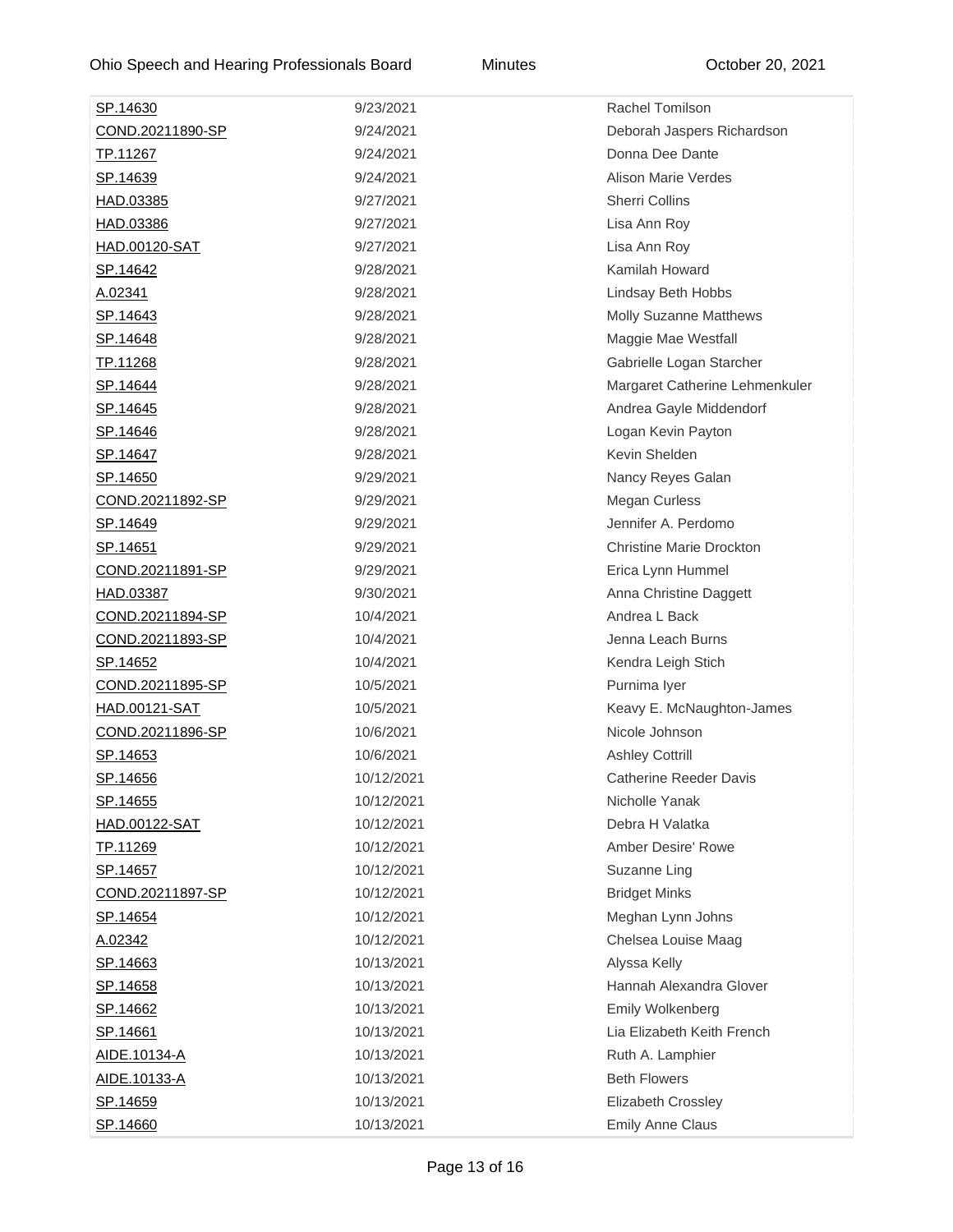Due to a conflict of interest, the Board's ratification of the license approval for Brianna Burgan, A.02336 was taken up for consideration under a separate motion.

#### **Motion #9**

Dr. Spangler moved to ratify the Audiology license granted to Briana Burgan, A.02336 by the Executive Director since the last board meeting. Ms. Starner seconded the motion. Dr. Mills abstained. The motion passed unanimously.

| License: Number | <b>Issue Date</b> | <b>Applicant Full Name</b> |
|-----------------|-------------------|----------------------------|
| <u>A.02336</u>  | 8/31/2021         | Briana Burgan              |

| <b>Audiology Aides</b> |                                        |  |
|------------------------|----------------------------------------|--|
| None                   |                                        |  |
|                        | <b>Speech-Language Pathology Aides</b> |  |
| None                   |                                        |  |
|                        | <b>Licensure Applications</b>          |  |
| None                   |                                        |  |
|                        | <b>Special Applications</b>            |  |
| None                   |                                        |  |

## **LICENSING SUMMARY**

| Audiology                             | 1,071  |  |
|---------------------------------------|--------|--|
| Audiology Aide                        | 75     |  |
| Conditional Speech-Language Pathology | 389    |  |
| Dual - Audiology and Speech-Language  | 27     |  |
| <b>Hearing Aid Dealers</b>            | 216    |  |
| <b>Hearing Aid Satellites</b>         | 416    |  |
| <b>Hearing Aid Fitters</b>            | 408    |  |
| <b>Inactive Audiology</b>             | 45     |  |
| Inactive Speech-Language Pathology    | 256    |  |
| Speech-Language Pathology             | 7.913  |  |
| Speech-Language Pathology Aide        | 3      |  |
| <b>Trainee Permit Holders</b>         | 31     |  |
|                                       |        |  |
| TOTAL                                 | 10,850 |  |

#### **BOARD BUSINESS**

A. International Hearing Society Conference – Update

Mr. Starner and Mr. Pratt updated the Board on their attendance at the International Hearing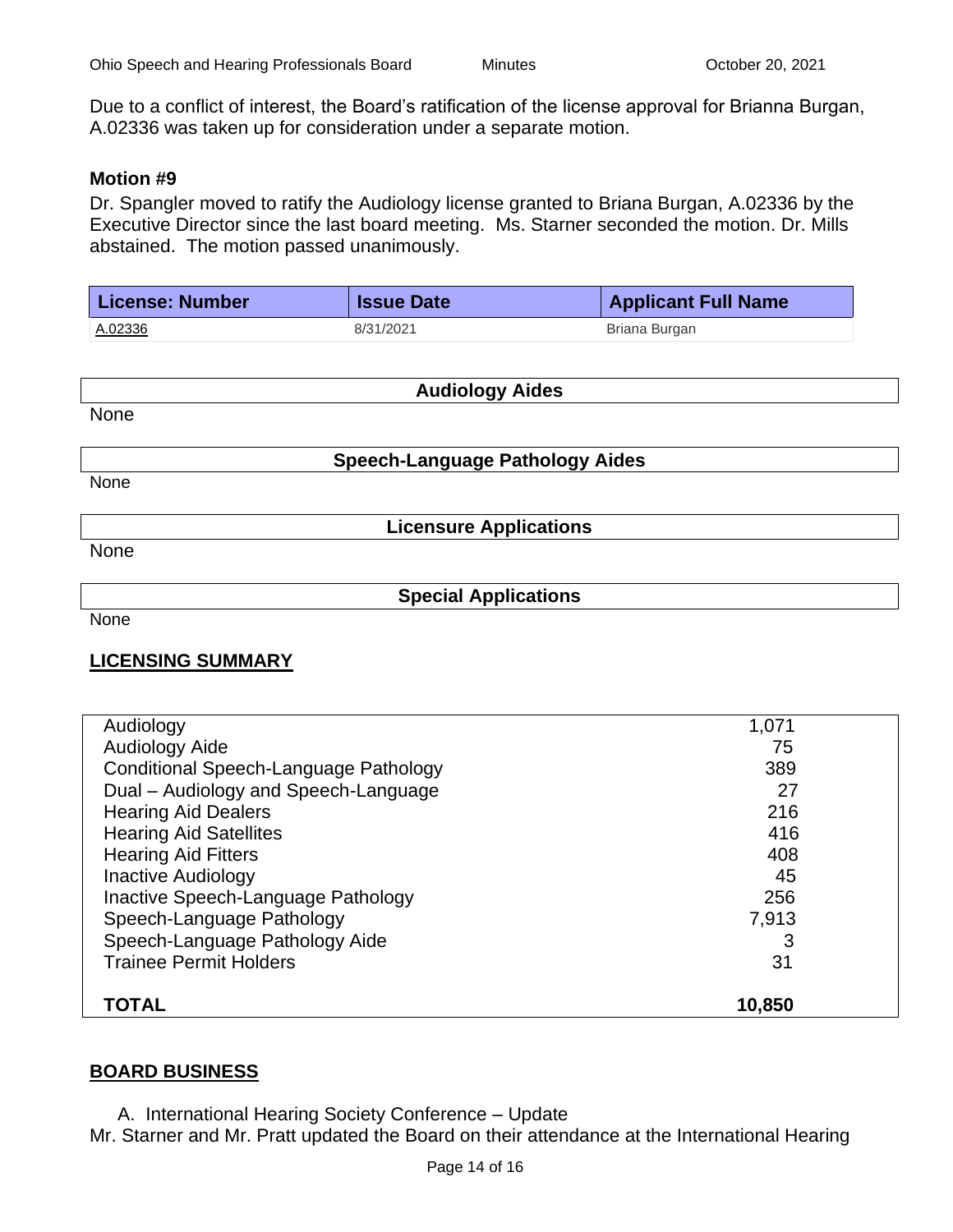Society's Annual Conference on August 12-14, 2021 in San Diego, CA. Mr. Starner and Mr. Pratt stated how their attendance would benefit them on the Board. Mr. Starner noted he had opportunities to share information about our Board's smooth transition during the board consolidation and the progress being made as we continue to move forward. Mr. Starner stated that attendees from other states who were facing board consolidation wanted to know how Ohio accomplished a smooth transition. Mr. Starner stated that he informed people that Ohio's successful transition was due to everyone on the Board working together as a team and always putting consumer protection first.

#### B. Ohio Academy of Audiology Conference – Update

Dr. Spangler and Mr. Thornton updated the Board on their attendance at the Ohio Academy of Ohio's conference on September 19-20, 2021 in Dublin, OH. Dr. Spangler stated that a lot of attendees visited the Board's exhibit table. She and Mr. Thornton answered licensure questions and verified licensee's continuing education hours with CE Broker. The conference was well attended and featured excellent speakers presenting on a variety of important topics that will benefit the Board, such as over-the-counter hearing aids.

#### C. NCSB Conference – Update

Ms. Brown, Dr. Mills, Mr. Thornton and Ms. Hawkinson updated the Board on their attendance at the National Council of State Boards of Examiners in Speech-Language Pathology and Audiology's (NCSB) annual conference on October 7-9, 2021 in Williamsburg, VA. Dr. Mills stated that her attendance at the preconference workshop training for new board members was extremely beneficial and valuable. Everyone who attended shared their experience and noted the conference was very informative and allowed the opportunity to hear directly how other state licensure boards responded to the COVID-19 pandemic, as well as other licensure trends.

#### D. Ohio Dyslexia Committee – Update

Mr. Griffin updated the Board on the work of the Ohio Dyslexia Committee. The Board appointed Mr. Griffin as the speech-language pathologist who serves as one of the members on the committee. Mr. Griffin stated the committee has been meeting once per month and is making great progress towards their goal of developing a guidebook on identifying and serving school children with dyslexia by the end of this year. He stated that the Ohio Department of Education has been a great resource and support to the committee. Mr. Griffin stated that he has been especially involved during discussions surrounding the education, practicum training, and experience the guidebook will recommend that school-based speech-language pathologists possess when serving students with dyslexia.

E. Board Appointments – Audiology and Speech-Language Pathology Interstate Compact (ASLP-IC)

Mr. Thornton updated the Board on the Audiology and Speech-Language Pathology Interstate Compact that was passed by the General Assembly on June 30, 2021, under Ohio Revised Code section 4753.17. He provided a historical overview of the Board's involvement with the ASLP-IC, since 2017 when the idea for a compact was first introduced at the NCSB Conference in Charlotte, NC, attended by Tammy Brown and Barbara Prakup. Mr. Thornton was invited to serve on the ASLP-IC workgroup and drafting team. Subsequently, the Board reviewed and submitted feedback on several drafts of the proposed compact. Ohio became the fourteenth state to pass the ASLP-IC. Pursuant to R.C. section 4753.017, the Board must select one